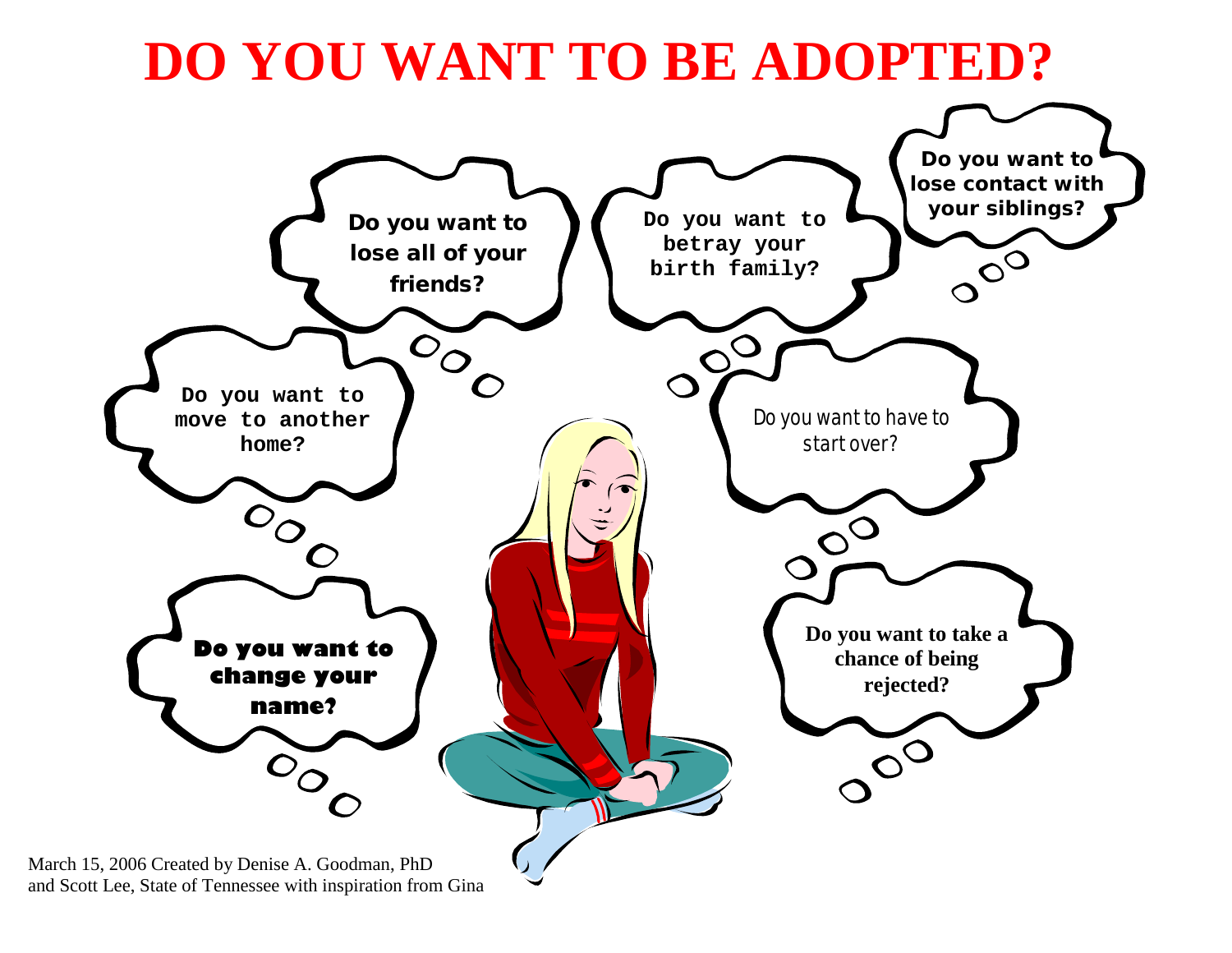# WHY KIDS SAY "NO" TO ADOPTION:

**Social workers often give up searching for an adoptive home for a child because the child has said, "I don't want to be adopted!" When you ask a youth, "Do you want to be adopted?" They don't necessarily hear that s/he will be with a permanent, committed family where s/he can grow up. The youth is likely to "hear" other questions that may make him/her resistant to the concept of adoption. Here are a few of those questions with possible responses:**

#### **Do you want to change your name?**

No, you don't have to change your name. Some kids prefer to change their last name so they will blend into the family, however, the keep their first and middle names to stay connected to their past and their identity. But there are kids who also want to change their first name or middle name, too. It's best if you discuss this with your social worker and your adopted parents so you can make a decision that best for you.

#### **Do you want to move to another home?**

It's hard to move and you've probably already moved enough times in your life and you don't want to move again! It's not always necessary to move to be adopted. Some kids are adopted by their foster parents or relatives who they are living with. But there times when kids do move to be adopted. Those kids feel it is worth one more move so they will get a permanent family and they won't have to move again until they are ready to be on their own. Even when they are in their own apartment or in the military they will still have a family to depend on and be there for them.

## **Do you want to lose all of your friends?**

You don't lose friends when you are adopted! You gain a family, relatives and even more friends. There are lots of ways to stay in touch with your friends even if you don't live near them anymore. By using the phone, mail, email and through visits, you can still stay in touch.